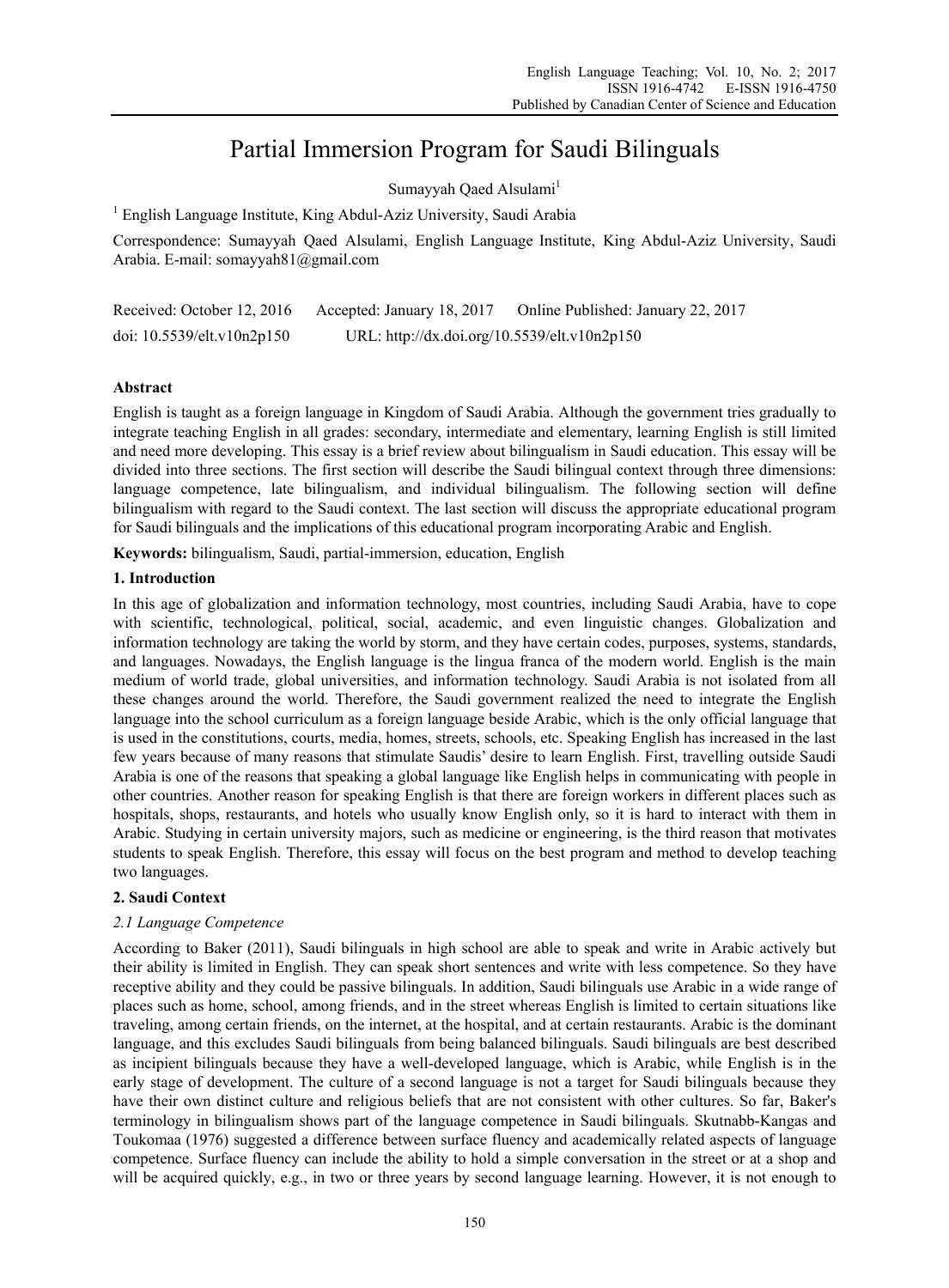have conversational language competence to cope in the curriculum. Academically related language competence in a second language, which requires five to eight years or longer to be acquired, is a high level of competence. Saudi bilinguals have the surface fluency in English but they still need more improvement to acquire the academically related aspects of language competence.

#### *2.2 Late Bilingualism*

Saudi bilinguals in this situation are sequential bilinguals, which means they acquired Arabic when they were children and later after the critical period for language learning. Although in this context the bilinguals have improved their speaking of English as a second language, they are considered as late bilinguals. The most debated factor in second language is the age. The common belief is that the lower the age at which a second language is learnt, the greater the long-term proficiency in this language. However, Hakuta (2001) gives hope to the student in the Saudi context who started learning English late by arguing that:

The evidence for a critical period for a second language acquisition is scanty, especially when analyzed in terms of its key assumption. There is no empirically definable end point, there are no qualitative differences between child and adults learners, and there are large environmental effects on the outcomes. . . . The view of a biologically constrained and specialized language acquisition device that is turned off at puberty is not correct.

In addition, Marinova-Todd,Marshall, and Snow (2000) state that language learning is not influenced by age, but mainly because it is associated with social, psychological, educational, and other factors that may affect L2 proficiency, not because of the critical period that restricts the possibility of language learning in adulthood.

#### *2.3 Individual Bilingualism*

There are many reasons to consider Saudi bilinguals as individual bilinguals. The first reason is the cognitive development that the teacher and government in general are seeking to prompt the educational values. Cook (2002) argues that as many subjects such as geography, history, chemistry, physics, and mathematics have been taught to prompt intellectual fitness and stamina, so modern language learning has been encouraged as a way of sharpening the mind and developing the intellect. Similarly. Bialystok (2007) also argues that the experience of controlling attention to two languages promotes the development of executive control processes in childhood, which are essentialtoall cognitive life. What is important for Saudi bilinguals in this study is that Bialystok provides the evidence that bilinguals will sustain cognitive control advantages through adulthood and bilingual older adults will be protected from diminution of these processes with aging.

The second reason to consider individual bilinguals is the self- confidence that Saudi bilinguals will obtain by speaking English. In the recent context, Saudi bilinguals are incipient bilinguals who are looking for more development in their second language to be able to communicate, interact, and form relationships with English speakers everywhere.

The third and most important reason to involve Saudi bilinguals in individual bilingualism is learning English for careers and employment. Learning English will give students many opportunities first in choosing their majors at universities in Saudi Arabia, such as medicine and engineering, which require high levels and scores in English to be admitted. Moreover, learning English will open the doors to find the appropriate jobs. Multinational companies in Saudi Arabia search for employees who are competent in both Arabic and English to represent them. These reasons classify Saudi bilinguals as individual rather than societal.

### **3. Bilingualism**

The definitions of bilingualism have been varied, numerous, and usually contrasting. The idea is that the bilingual phenomenon as a situation and a process is complicated and it is hard to define it in one simple definition. Thus, many definitions from different dimensions can describe the bilingual phenomenon in the Saudi high school level, but before it is defined some concepts related to bilingualism should be explained. These terms are language ability, language achievement, language competence, language performance, language proficiency, and language skills. Language skills tend to refer to highly specific, clearly definable components such as spelling, handwriting, and grammar. Conversely, language competence is a general and broad concept, used specifically to describe an inner and mental representation of language; such competence usuallyrefers to an underlying system inferred from language performance. Language performance is the outward evidence for language competence, e.g., conversation or a language test. Language ability is defined as a general latent disposition that determines the eventual language success. In addition, language proficiency is usually used as a synonym for language competence and sometimes to means a specific assessment of outcome from language testing. On the other hand, language achievement is the outcome of formal instruction (Baker & Jones, 1998).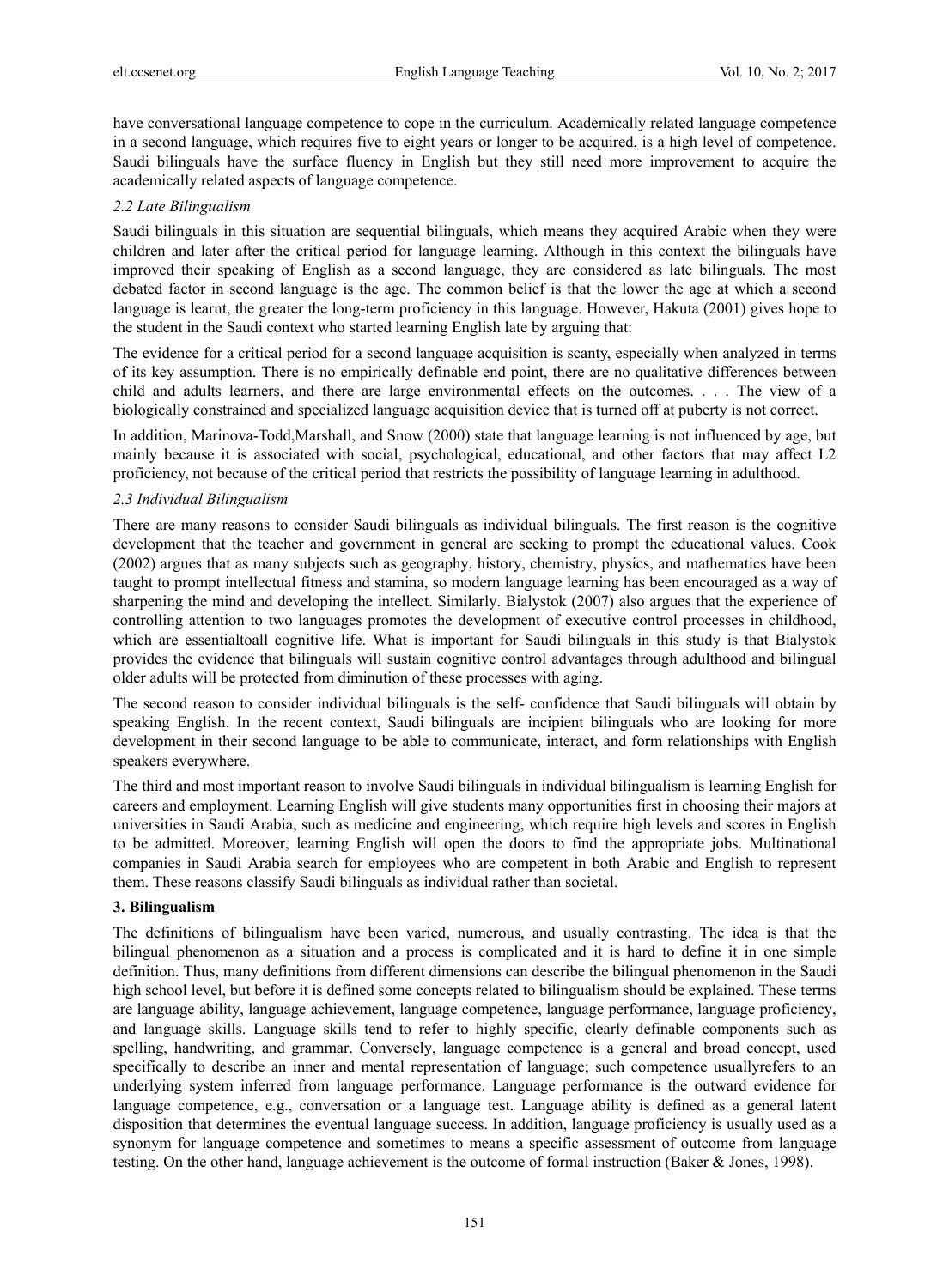Macnamara (1967) suggests that a bilingual is a person who can possess a minimal competence in only one of the four languages skills: speaking, listening comprehension, reading, or writing in a language other than his or her mother tongue. This is consistent with the Saudi situation. Saudi bilinguals have a good competence in two skills—speaking and reading—but they still struggle in listening and writing in their second language, English. Moreover, Beatens-Beardsmore (1982) defines bilingualism as a necessary or optional means of effective communication between two or more "worlds" using two language systems. Similarly, Titone (1989) says:

Bilinguality implies a degree of communicative competence sufficient for effective communication in more than one language; effectiveness requires the ability to correctly understand the meaning of messages and/or the parallel ability to produce intelligible messages in more than one code.

In the Saudi context, bilinguals are able to communicate in both languages but "effective" may not describe their communication in English. They can communicate effectively in Arabic but the degree of effectiveness in communication in English is limited.

Furthermore, Hamers (1981) states that the term "bilingualism" refers to the state of a linguistic community, since two languages are in contact, with the result that two codes can be used in the same interaction and a number of individuals are bilinguals. This refers to societal bilingualism while the concept of bilinguality is more appropriate to describe Saudi bilinguals. This bilinguality is the psychological situation of individuals who have access to two linguistic codes as a means of social community, and the degree of access might vary along a number of dimensions, including cognitive, psychological, social psychological, social, sociolinguistic, sociological, sociocultural, and linguistic. These dimensions were discussed with regard to individual bilingualism. Another dimension is the language choice in defining bilingualism. A bilingual speaker has three choices: speak language A, speak language B, or speak a combination of A and B in a single utterance (Hoffman, 2001). A Saudi bilingual can speak Arabic, English, or a combination of Arabic and English. This combination can be defined as code switching, which has recently spread in Saudi Arabia, particularly between teenagers at high school. Bloomfield (1942) proposed one of the famous definitions of bilingualism, which is that in the extreme state of foreign language learning, the speaker becomes proficient, which makes him undistinguishable from the native speaker in his environment, and this proficiency in a foreign language is not associated with the loss of a native language. Although this definition does not describe Saudi bilinguals, this is the target for them in the future.

# **4. Immersion Bilingual Education**

Many researchers have focused on foreign language acquisition in school settings. In the past thirty years, there has been a shift away from teaching a language in isolation and toward incorporating language and context. These researchers have introduced various forms of programs that are related to bilingualism. Some of these forms are not quite effective, such as transitional, mainstream with foreign language teaching, and separatist. In contrast, there are more effective programs that are considered as strong forms, such as immersion, maintenance, and dual language (Baker, 2011).

Immersion bilingualism was invented in 1960 in Canada for English speakers, who are the language majority students, to acquire French by being taught in both languages. English-speaking parents who wanted their children to become bilinguals encouraged this innovation, so they would acquire more skills for the job market. Then, this bilingual educational approach was exported successfully to many countries. An immersion program is a method of teaching bilinguals by using a second language as a medium of classroom instruction. In this program, bilinguals study some school subjects, such as math, science, and social studies. The main aim of this type of bilingual education is to enhance bilingualism, in particular the second language competence and proficiency, as well as the students' first language. It differs from one country to another regarding to two factors: age and the amount of time spent in immersion. With regard to age, the program depends on the age at which the learner commences the experience, so there are three types of this program: early, middle, and late immersion. The early immersion may be at kindergarten or during infancy, the middle immersion is at age nine to ten years, and the late immersion appears at the secondary level. In addition, an immersion program is divided into total and partial immersion regarding the amount of time spent in immersion. Total immersion means teaching with 100% immersion in the second language, while partial immersion includes 50% immersion in the second language (Baker, 2011).

Since 1965, the immersion bilingual education has spread rapidly in Canada as well as parts of Europe (Rebuffot, 1993). The experiment at St. Lambert was a success. The educational objectives, attitudes, and achievement were met and were not hampered by the immersion experience. Lambert and Tucker (1972) state the outcomes of this immersion bilingual education: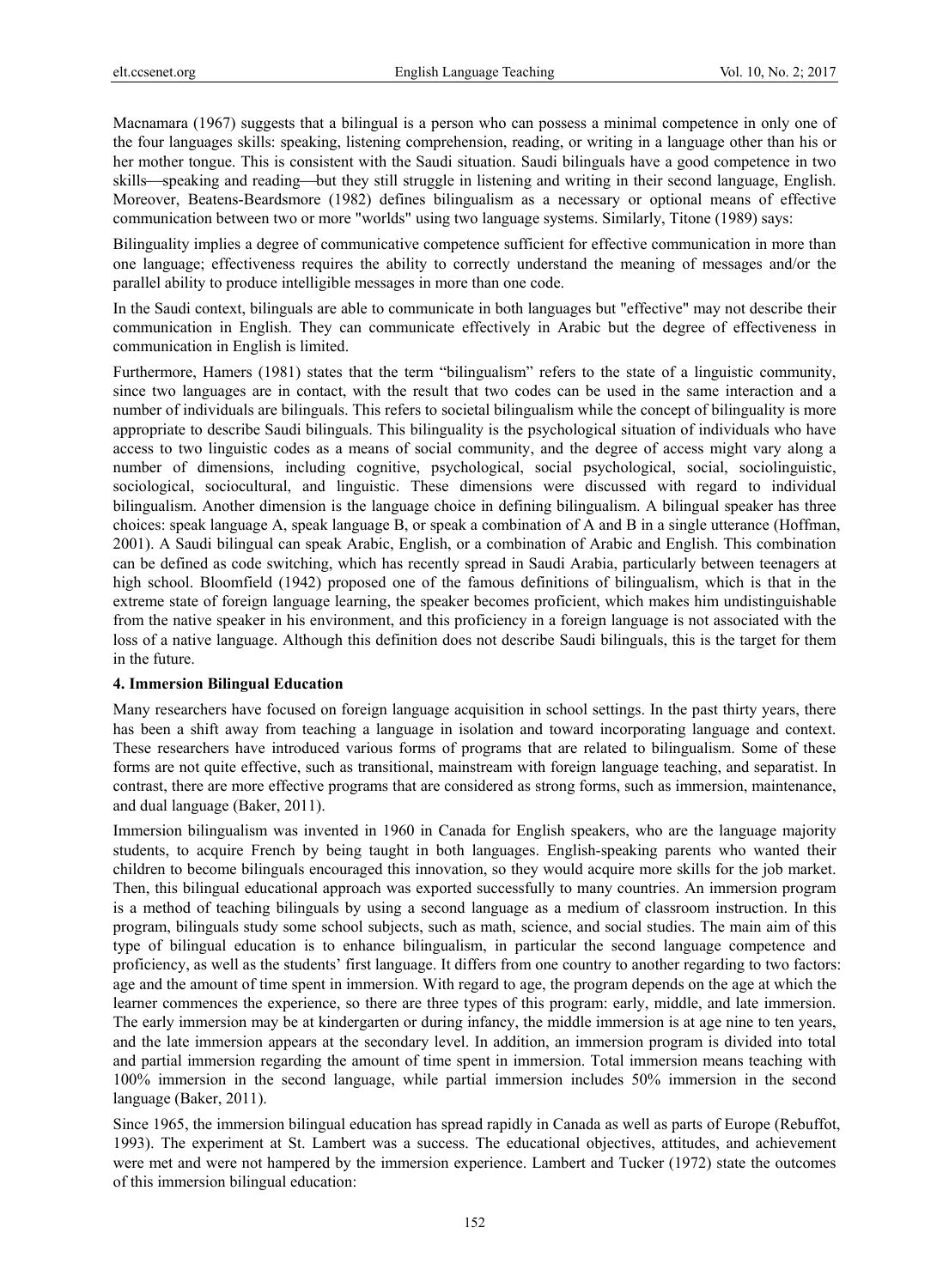The experimental students appear to be able to read, write, speak, understand and use English as well as youngsters instructed in English in the conventional manner. In addition, and at no cost they can also read, write, speak and understand French in a way that English students who follow a traditional program of French as a second language never do.

Moreover, in Catalonia, Artigal (1993) found that Spanish-speaking students who followed an immersion program not only became fluent in Catalan, but also improved their Spanish. In the Catalan immersion curriculum, students perform as well as their peers who do not follow an immersion program and sometimes they outperform them. In addition, an immersion program in Finland is the idea of a politically active women's group at Vaasa which gained political credibility for incorporating Swedish- and Finnish-speaking children. Lauren (1994) notes that integrating third and fourth languages, such as English and German, can produce multilingual fluency.

Swain and Johnson (1997) and Swain and Lapkin (2005) state a number of the main characteristics and the variable features of immersion programs for children who are learning French as a third language. These characteristics are: (1) the language in the immersion program is the medium of instruction; (2) the immersion curriculum is parallel to the local and first language curriculum; (3) there is school support for developing the students' languages; (4) additive bilingualism occurs by using this program; (5) generally, the exposure to the immersion language is limited to the classroom; (6) students enter the immersion program with limited or nonexistent levels of proficiency in the immersion language; (7) all the teachers are bilinguals; and (8) the classroom culture needs to respect and recognize the different culture of students' languages. In addition, the variable features of immersion programs are: (1) the grade level at which the program is taught; (2) the extent of the immersion program, partial or total; (3) the proportion given to the first and second language in content-based teaching at different levels; (4) whether there is continuity from the primary to the secondary level or occasionally from the secondary to a further level; (5) the amount of language support given to students from their first to their target language; (6) the resources that are used in both the first and the second language and the teachers' ability to use them; (7) the commitment of students, teachers, administrators, and politicians to the immersion program; (8) the students' attitudes towards the second language culture; (9) the status of the second language; and (10) what counts as success in the immersion program.

Immersion bilingual education is an appropriate program to promote teaching English in Saudi Arabia. In this context, high school is the level at which Saudi bilinguals will experience this education program. This determines that the program is a late immersion program. Because this is the first time the bilinguals are exposed to this kind of program, the proportion of immersion will be partial. This means 50% of the subjects will be taught in Arabic, such as Arabic, religion, and social science, and 50% will be taught in English, such as English, chemistry, physics, biology, and mathematics. The program is occasional because it starts at the secondary level to university. The English culture is not a target for Saudi bilinguals, and the Saudi culture is dominant in this program. The object of this program is to develop English as a second language. This is what the teachers should convey to students by teaching two languages without losing their identity or imitating the western culture, which does not meet with their culture. The teachers should be bilinguals and trained to teach by using the immersion program method.

After four years of learning English as a foreign language, starting from grade six, it is time to implement an immersion program at the high school level from ages 16 to 18. The main reason to choose this time for an immersion program is that the Saudi universities are using English text resources in most of their courses, such as science, health science, medicine, and engineering. This makes students struggle when they enter the university and results in low performance. Furthermore, Saudi students are highly motivated to learn English as a global language to be able to communicate with all people around the world. Implementing an immersion program in high school is the first step; then it can be implemented in intermediate and primary school in the future.

Using code switching in bilingual immersion classrooms is controversial. Jacobson (1979) prefers code switching for pedagogical uses such as capturing the student's attention, conceptual development, and lexical enrichment. In addition, he proposes that intersentential switching, which is between sentences—one sentence in L1 and the other in L2—is the only type used. Gonzalez and Maez  $(1980)$  recommend that the students do not switch due to lack of repertoire in the other language. In Saudi immersion programs, the teachers accept the oral intersentential code switching from students only to encourage them and raise their self-confidence. The teachers also use it to attract their students' attention. Over time the amount of code switching will be reduced to concentrate and develop English as a second language. In other words, the amount of leakage from Arabic to English will start high and become lower over time. For example, a teacher will allow students to use code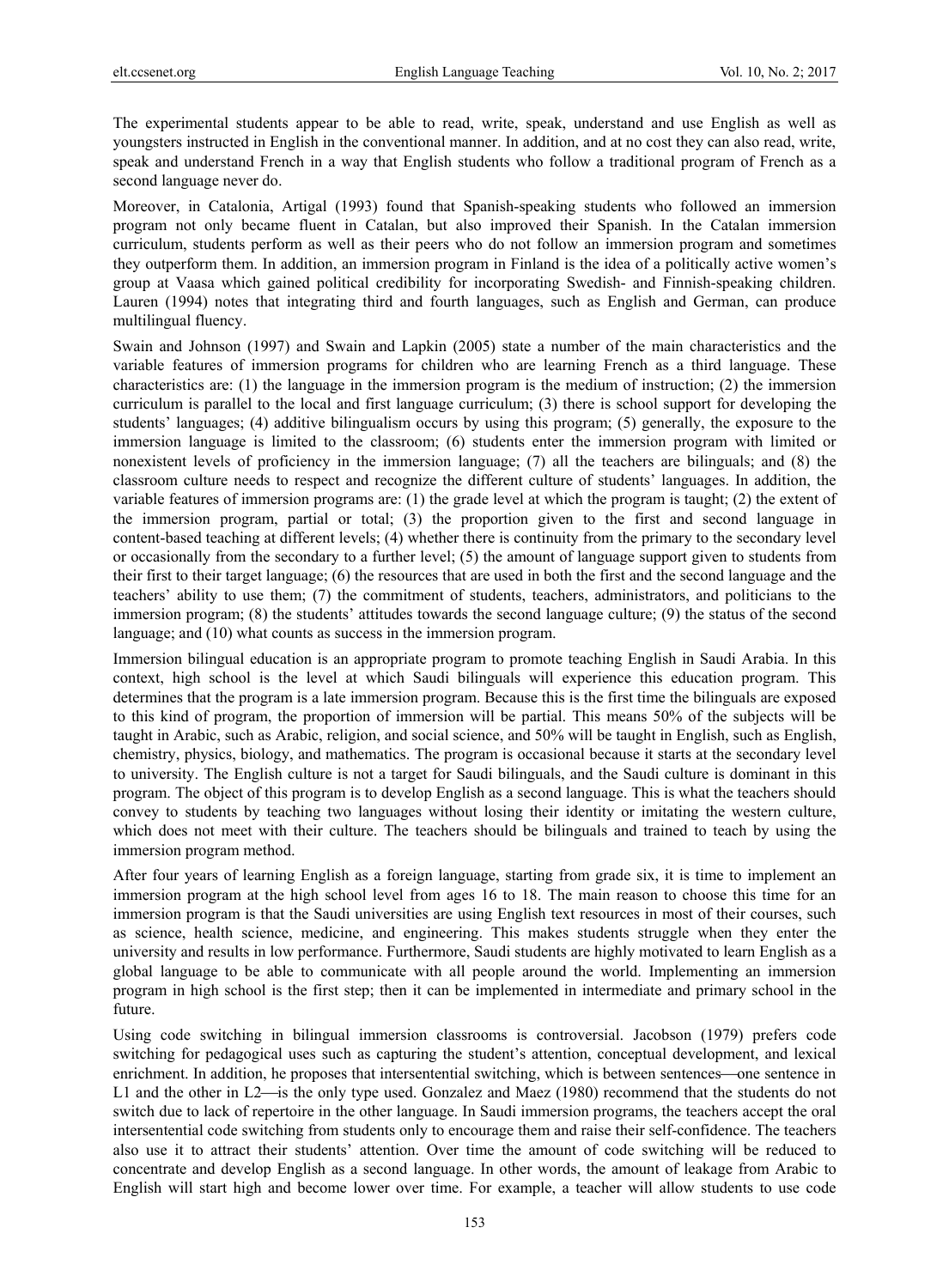switching in Arabic in group discussion with their classmates, and after four or five weeks the teacher will try to help students who switch to explain in English so as to reduce leakage of Arabic in English.

It is hard to assess Saudi bilinguals in one semester. The assessment would take a long period. Various types of tests depend on the skill that needs to develop. For communication, communicative language testing is a good choice. It involves acting some scenes about communicative situations in real life. Dictation, reading comprehension, and writing tests are a number of quizzes to test academic skills. Oral proficiency can be measured by recording storytelling or interviews. Speed of reaction in a word association task, dictation of words using both Arabic and English, and time taken to read a set of words in both languages are tests of balance in bilingualism. Funny and interesting games will be used in every class to keep students interested.

#### **5. Conclusion**

The Saudi government has included English in the educational curriculum. Teaching English as a foreign language did not enrich students' knowledge nor develop their skills. Shifting to bilingual education is the most effective method in teaching more than one language. Saudi students are bilinguals to some extent, so the partial late immersion bilingual program is designed in this essay to help them to cope with difficulties in learning English. Students can be assessed through numerous tests that help in developing students' skills and ability.

#### **References**

- Artigal, J. M. (1993). Catalan and Basque immersion programmes. In H. Beatens-Beardsmore (Ed.), *European models of bilingual education*. Clevedon, England: Multilingual Matters.
- Baker, C. (2011). *Foundations of bilingual education and bilingualism* (5th ed.). Clevedon, England: Multilingual Matters.
- Baker, C., & Jones, S. (1998). *Encyclopedia of bilingualism and bilingual education*. Clevedon, England: Multilingual Matters.
- Beatens-Beardsmore, H. (1982). *Bilingualism: Basic principles*. Clevedon, England: Tieto Ltd.
- Bialystok, E. (2007) Cognitive effects of bilingualism: How linguistic experience leads to cognitive change. *International Journal of Bilingual Education and Bilingualism*, *10*(3), 210-223. https://doi.org/10.2167/beb441.0
- Bloomfield, L. (1942). *Outline guide for the practical study of foreign languages.* Special Publications of the Linguistic Society of America. Baltimore: Linguistic Society of America.
- Cook, V. J. (2002). Background to the L2 user.In V.J. Cook (Ed.),*Portraits of the L2 user* (pp. 1-28). Clevedon, England: Multilingual Matters.
- Gonzalez, G., & Maez, L. F. (1980). To switch or not to switch: The role of codeswitching in the elementary bilingual classroom. In R. V. Padilla (Ed.), *Ethno-perspectives in bilingual education research: Theory in bilingual education* (pp. 125-135). Ypsilanti, MI: Michigan University.
- Hakuta, K. (2001). *The education of language minority students.* Testimony to the U.S. Commission on Civil Rights. Retrieved April 13, 2001, from www.stanford.edu/~hakuta/Docs/CivilRightsCommission.htm
- Hamers, J. F. (1981). Psychological approaches to the development of bilinguality. In H. Beatens-Beardsmore (Ed.), *Elements of bilingual theory* (pp. 28-47). Brussels, Belgium: Vrije Universiteit te Brussel.
- Hoffman, M.L. (2001). A comprehensive theory of prosocial moral development. In D. Stipek, & A. Bohart (Eds.), *Constructive and destructive behavior* (pp. 61-86). Washington, D.C.: American Psychological Association.
- Jacobson, T. (1979). Social implications of intra-sentential code-switching. In J. Amastae, & L. Elias-Olivares (Eds.), *Spanish in the U.S.:*
- Lambert, W.E., & Tucker, G. R. (1972).*The bilingual education of children: The St. Lambert experiment*. Rowley, MA: Newbury House.
- Lauren, C. H. (1994). Preface. In C. H. Lauren (Ed.), *Evaluating European immersion programs: From Catalonia to Finland*. Proceeding of the University Vaasa. *Research Papers, 185*(27).
- Macnamara, J. (1967). The bilingual's linguistic performance: A psychological overview. *Journal of Social Issues*, *23*, 58-77. https://doi.org/10.1111/j.1540-4560.1967.tb00576.x
- Marinova-Todd, S. H., Marshall, D. B., & Snow, C. E. (2000). Three misconceptions about age and L2 learning. *TESOL Quarterly*, *34*, 9-34. https://doi.org/10.2307/3588095